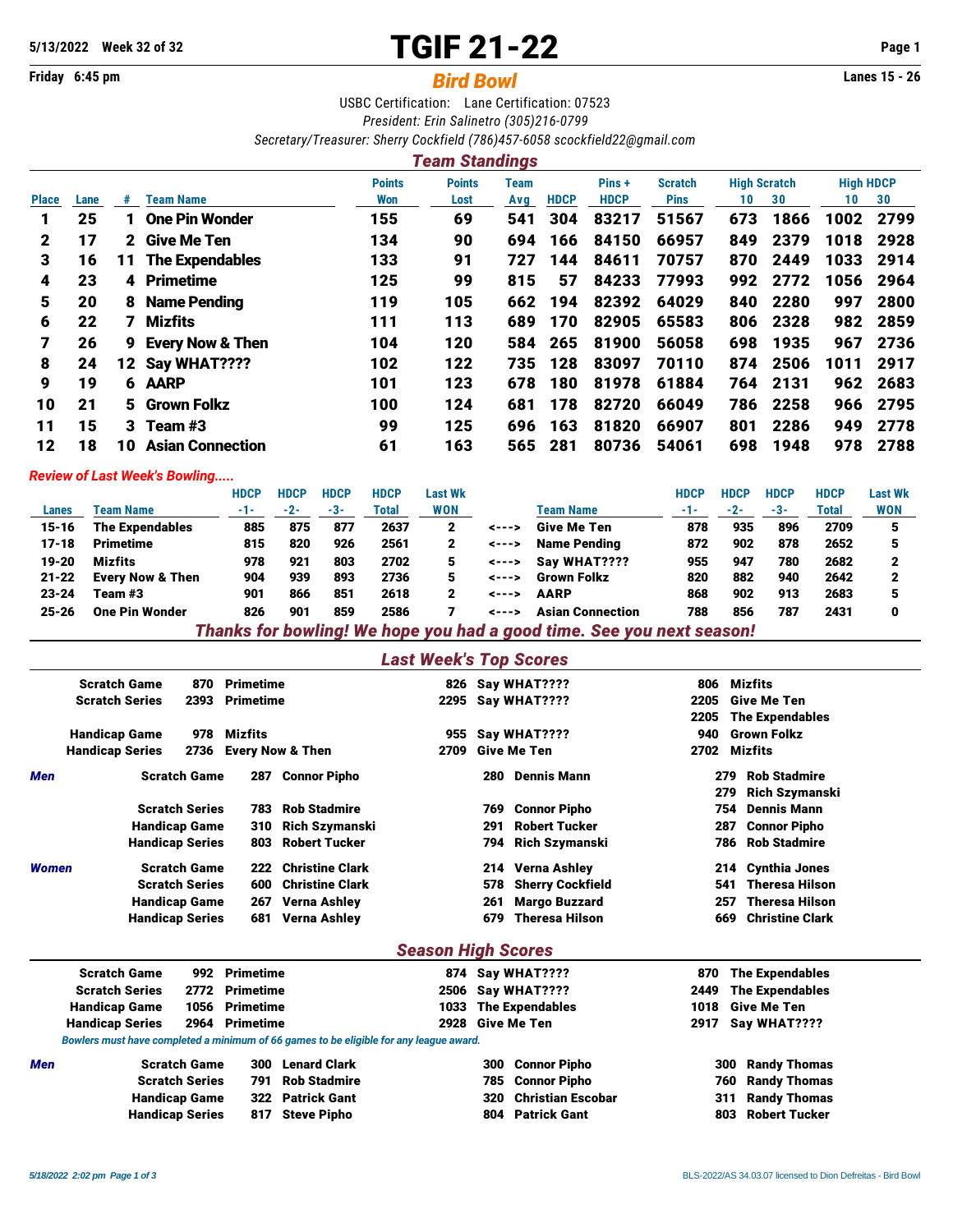| 5/13/2022          | <b>Week 32 of 32</b>                                                                                                                                              |     |                 | <b>TGIF 21-22</b>                     |                                                                     |                      |                |                   |                                                                      |               |              | Page 2      |
|--------------------|-------------------------------------------------------------------------------------------------------------------------------------------------------------------|-----|-----------------|---------------------------------------|---------------------------------------------------------------------|----------------------|----------------|-------------------|----------------------------------------------------------------------|---------------|--------------|-------------|
|                    |                                                                                                                                                                   |     |                 | <b>Season High Scores - Continued</b> |                                                                     |                      |                |                   |                                                                      |               |              |             |
| <b>Women</b>       | <b>Scratch Game</b><br>Christine Clark<br>279<br><b>Scratch Series</b><br><b>Sherry Cockfield</b><br>729<br>305<br><b>Christine Clark</b><br><b>Handicap Game</b> |     |                 | 678<br>293                            | 258 Erin Salinetro<br><b>Erin Salinetro</b><br><b>Marie Escobar</b> |                      |                | 255<br>665<br>293 | Sherry Cockfield<br><b>Christine Clark</b><br><b>Shirley Tillman</b> |               |              |             |
|                    | <b>Handicap Series</b><br><b>Sherry Cockfield</b><br>816                                                                                                          |     |                 | 765                                   |                                                                     | <b>Marie Escobar</b> |                | 762               | <b>Erin Salinetro</b>                                                |               |              |             |
|                    |                                                                                                                                                                   |     |                 | <b>Team Rosters</b>                   |                                                                     |                      |                |                   |                                                                      |               |              |             |
|                    | <b>Bowling</b>                                                                                                                                                    |     |                 |                                       |                                                                     | <b>To Raise</b>      | <b>To Drop</b> |                   |                                                                      |               |              | <b>HDCP</b> |
| ID#                | <b>Hand</b><br><b>Name</b>                                                                                                                                        |     | <b>Avg HDCP</b> | <b>Pins Gms</b>                       |                                                                     | $Avg +1$             | Avg -1         | $-1-$             |                                                                      | $-2$ - $-3$ - | <b>Total</b> | Total       |
| 1 - One Pin Wonder |                                                                                                                                                                   |     |                 |                                       |                                                                     |                      |                |                   |                                                                      |               |              |             |
| 17                 | <b>Christian Escobar</b>                                                                                                                                          | 160 | 54              | 13449                                 | 84                                                                  | 558                  | 470            | 131               | 208                                                                  | 189           | 528          | 690         |
| 18                 | <b>Marie Escobar</b>                                                                                                                                              | 121 | 89              | 9826                                  | 81                                                                  | 422                  | 337            | 145               | 106                                                                  | 115           | 366          | 633         |
| 19                 | <b>Brendon Cintas</b>                                                                                                                                             | 159 | 54              | 14383                                 | 90                                                                  | 497                  | 403            | 164               | 190                                                                  | 150           | 504          | 666         |
| 20                 | <b>Grace Kittelle-Cintas</b>                                                                                                                                      | 101 | 107             | 7946                                  | 78                                                                  | 316                  | 234            | 83                | 94                                                                   |               | 102 279      | 597         |
| 2 - Give Me Ten    |                                                                                                                                                                   |     |                 |                                       |                                                                     |                      |                |                   |                                                                      |               |              |             |
| 21                 | <b>Peaches Phillips</b>                                                                                                                                           | 102 | 106             | 9227                                  | 90                                                                  | 352                  | 258            | 89                | 99                                                                   | 94            | 282          | 600         |
| 22                 | <b>Christopher Armas</b>                                                                                                                                          | 183 | 33              | 15210                                 | 83                                                                  | 614                  | 527            | 216               | 209                                                                  | 175           | 600          | 702         |
| 23                 | <b>Erin Salinetro</b>                                                                                                                                             | 190 | 27              | 14848                                 | 78                                                                  | 623                  | 541            |                   | a180 a180 a180                                                       |               | 540          | 621         |
| 24<br>3 - Team #3  | <b>Rob Stadmire</b>                                                                                                                                               | 219 | 0               | 21105                                 | 96                                                                  | 675                  | 575            | 225               | 279                                                                  | 279           | 783          | 786         |
| 1                  | <b>Curt Spohr</b>                                                                                                                                                 | 196 | 21              | 15931                                 | 81                                                                  | 617                  | 532            |                   | a186 a186 a186                                                       |               | 558          | 621         |
| 26                 | <b>Florence Joseph</b>                                                                                                                                            | 139 | 72              | 12986                                 | 93                                                                  | 454                  | 357            | 160               | 135                                                                  | 109           | 404          | 620         |
| 27                 | <b>Hudson Ford</b>                                                                                                                                                | 149 | 63              | 10491                                 | 70                                                                  | 459                  | 385            | 165               | 147                                                                  | 159           | 471          | 660         |
| 121                | <b>Randy Thomas</b>                                                                                                                                               | 212 | 7               | 20388                                 | 96                                                                  | 699                  | 599            | 226               | 234                                                                  | 233           | 693          | 717         |
| 4 - Primetime      |                                                                                                                                                                   |     |                 |                                       |                                                                     |                      |                |                   |                                                                      |               |              |             |
| 28                 | <b>Christine Clark</b>                                                                                                                                            | 194 | 23              | 15578                                 | 80                                                                  | 607                  | 523            | 219               | 159                                                                  | 222           | 600          | 669         |
| 52                 | <b>Mike Smith</b>                                                                                                                                                 | 208 | 10              | 18143                                 | 87                                                                  | 667                  | 576            | 182               | 275                                                                  | 236           | 693          | 726         |
| 93                 | <b>Larry Hopkins</b>                                                                                                                                              | 200 | 18              | 19261                                 | 96                                                                  | 638                  | 538            | 195               | 162                                                                  | 201           | 558          | 609         |
| 45                 | <b>Lenard Clark</b>                                                                                                                                               | 213 | 6               | 19184                                 | 90                                                                  | 718                  | 624            | 163               | 168                                                                  | 211           | 542          | 557         |
| 5 - Grown Folkz    |                                                                                                                                                                   |     |                 |                                       |                                                                     |                      |                |                   |                                                                      |               |              |             |
| 33                 | <b>Jimmy Wetherspoon</b>                                                                                                                                          | 151 | 62              | 11371                                 | 75                                                                  | 485                  | 406            |                   | a141 a141 a141                                                       |               | 423          | 609         |
| 50                 | <b>Cynthia Jones</b>                                                                                                                                              | 175 | 40              | 16342                                 | 93                                                                  | 554                  | 457            | 133               | 171                                                                  | 214           | 518          | 638         |
| 34                 | <b>Glenn King</b>                                                                                                                                                 | 171 | 44              | 15981                                 | 93                                                                  | 531                  | 434            | 158               | 156                                                                  | 149           | 463          | 592         |
| 87                 | <b>Robert Tucker</b>                                                                                                                                              | 184 | 32              | 17176                                 | 93                                                                  | 584                  | 487            | 210               |                                                                      | 236 258       | 704          | 803         |
| 6 - AARP           |                                                                                                                                                                   |     |                 |                                       |                                                                     |                      |                |                   |                                                                      |               |              |             |
| 35                 | <b>Earline Merritt</b>                                                                                                                                            | 145 | 67              | 13998                                 | 96                                                                  | 456                  | 356            | 127               | 149                                                                  | 133           | 409          | 607         |
| 51                 | <b>Jim DeLeonardis</b>                                                                                                                                            | 205 | 13              | 3690                                  | 18                                                                  | 636                  | 614            | 246               | 194                                                                  | 207           | 647          | 695         |
| 37                 | <b>Verna Ashley</b>                                                                                                                                               | 162 | 52              | 15390                                 | 95                                                                  | 584                  | 485            | 140               | 214                                                                  | 168           | 522          | 681         |
| 38                 | <b>Nate Monroe</b>                                                                                                                                                | 166 | 48              | 14968                                 | 90                                                                  | 563                  | 469            | 171               | 161                                                                  |               | 221 553      | 700         |
| 7 - Mizfits<br>39  | <b>Margo Buzzard</b>                                                                                                                                              | 163 | 51              | 12247                                 | 75                                                                  | 545                  | 466            |                   | 210 148                                                              | 131           | 489          | 642         |
| 41                 | <b>Theresa Hilson</b>                                                                                                                                             | 169 | 45              | 15236                                 | 90                                                                  | 574                  | 480            | 189               | 211                                                                  | 141           | 541          | 679         |
| 42                 | <b>Eric Rodriguez</b>                                                                                                                                             | 164 | 50              | 15756                                 | 96                                                                  | 579                  | 479            | 182               | 146                                                                  | 155           | 483          | 633         |
| 43                 | <b>Patrick Gant</b>                                                                                                                                               | 193 | 24              | 18536                                 | 96                                                                  | 670                  | 570            | 225               |                                                                      | 244 204 673   |              | 748         |
| 8 - Name Pending   |                                                                                                                                                                   |     |                 |                                       |                                                                     |                      |                |                   |                                                                      |               |              |             |
| 44                 | <b>Larry D'Albenas</b>                                                                                                                                            | 154 | 59              | 13939                                 | 90                                                                  | 476                  | 382            |                   | 142 135 174 451                                                      |               |              | 625         |
| 46                 | <b>Shirley Tillman</b>                                                                                                                                            | 145 | 67              | 9613                                  | 66                                                                  | 461                  | 391            |                   | a135 a135 a135                                                       |               | 405          | 606         |
| 48                 | <b>Vaughn Sarkissian</b>                                                                                                                                          | 176 | 39              | 13058                                 | 74                                                                  | 571                  | 493            |                   | 193 158 159                                                          |               | 510          | 627         |
| 47                 | <b>Rich Szymanski</b>                                                                                                                                             | 187 | 29              | 17412                                 | 93                                                                  | 636                  | 539            |                   | 207 279 215                                                          |               | 701          | 794         |
| 6                  | <b>Chris Szymanski</b>                                                                                                                                            | 236 | 0               | 2838                                  | 12                                                                  | 717                  | 701            |                   |                                                                      |               | $\mathbf 0$  | $\mathbf 0$ |
|                    |                                                                                                                                                                   |     |                 |                                       |                                                                     |                      |                |                   |                                                                      |               |              |             |